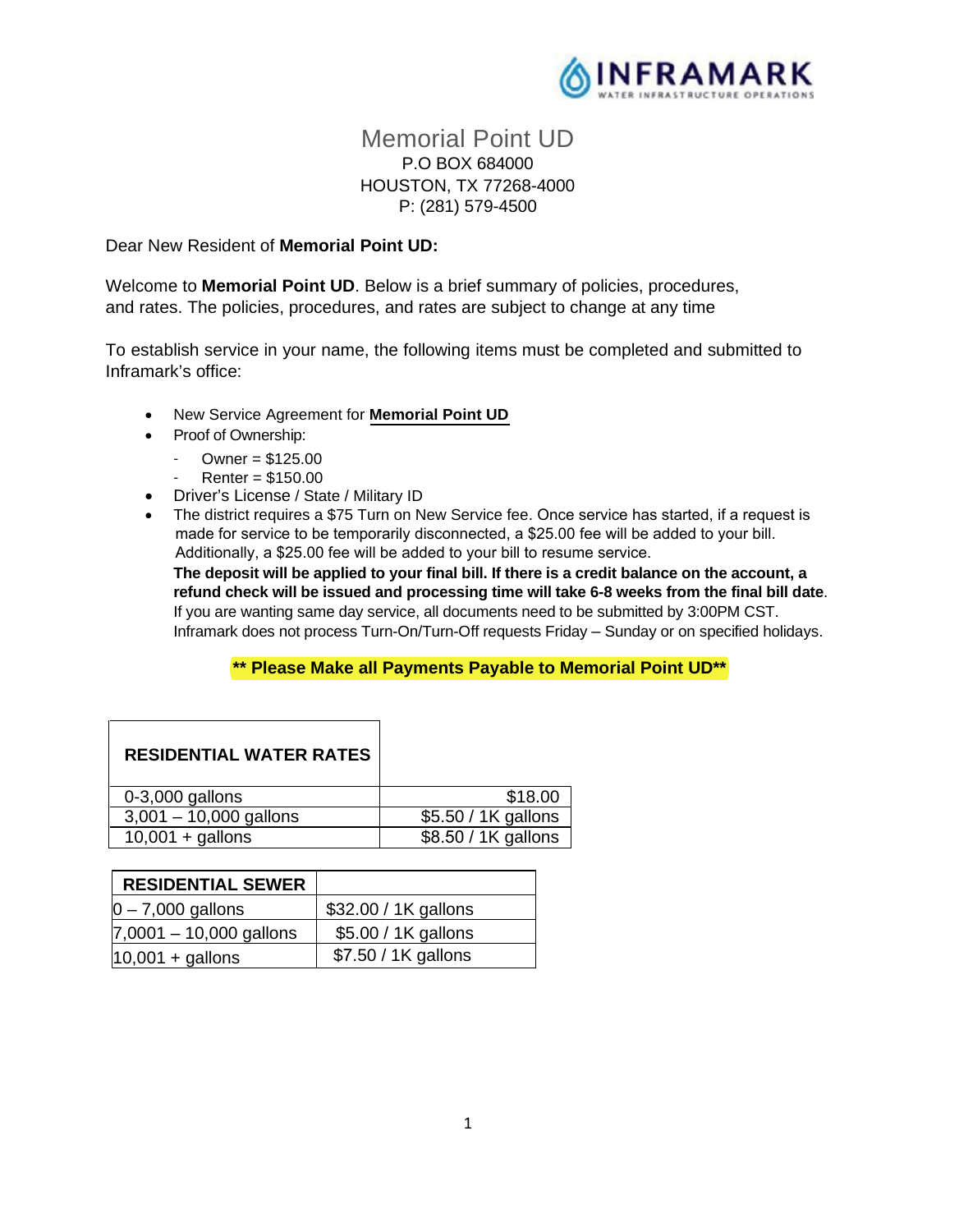

# **A 10% penalty will be assessed if payment is received after the due date. This amount is shown in the "AFTER DUE DATE" section on your bill.**

# **Delinquent**

If your account becomes past due, a disconnection notice will be sent to your address that may include your past due and current balance. If full payment is not received as directed on the disconnection notice, your service will be disconnected. If service is disconnected, a **\$50.00 reconnection fee** and a **\$50.00 disconnection deposit (each time)** will be added to your account. The full balance of your account will be required to restore service, payable by cashier's check or money order only. The payment for disconnection of service is due by 4:00PM CST Monday through Friday, to restore with same day service. If your district offers after -hour services, payments made after 4:00PM CST will be subject to after-hours fees.

*NOTE: Once an account is turned off due to a non-payment: Payments made online, by QR reader, over-the-phone, or mailed, are not acceptable forms of payment to restore services.*

**Payment Options Note: If a check payment (including echeck) is returned unpaid by your bank (for any reason), a \$30.00 fee will be added to your bill.**

- **Online** 
	- Payment Method:
		- Credit/Debit Card, convenience fee 3% of payment amount
		- Electronic Check, convenience fee of \$1.00
	- [www.paymyinframarkbill.com](http://www.paymyinframarkbill.com/)

#### **QR Readers "InstaPay"**

- Payment Method: Credit/Debit Card, convenience fee 3% of payment amount
- Electronic Check, convenience fee of \$1.00
- **Over-the-Phone** 
	- Payment Method: Credit/Debit Card, convenience fee 3% of payment amount
	- English: Select Option "1"
	- Spanish: Select Option "2"
- **Mail-In (Personal Check/Bill Pay)** 
	- ATTN TO: Memorial Point UD
	- P.O BOX 684000
	- Houston, TX, 77268
- **In-Person**

- Payment Method: Personal Check, Money Order or Cashier's Check Location: Inframark – Grandway West 2002 West Grand Parkway North, Suite 100 Katy, TX, 77449 Office Hours: 7:30AM – 5:00 PM